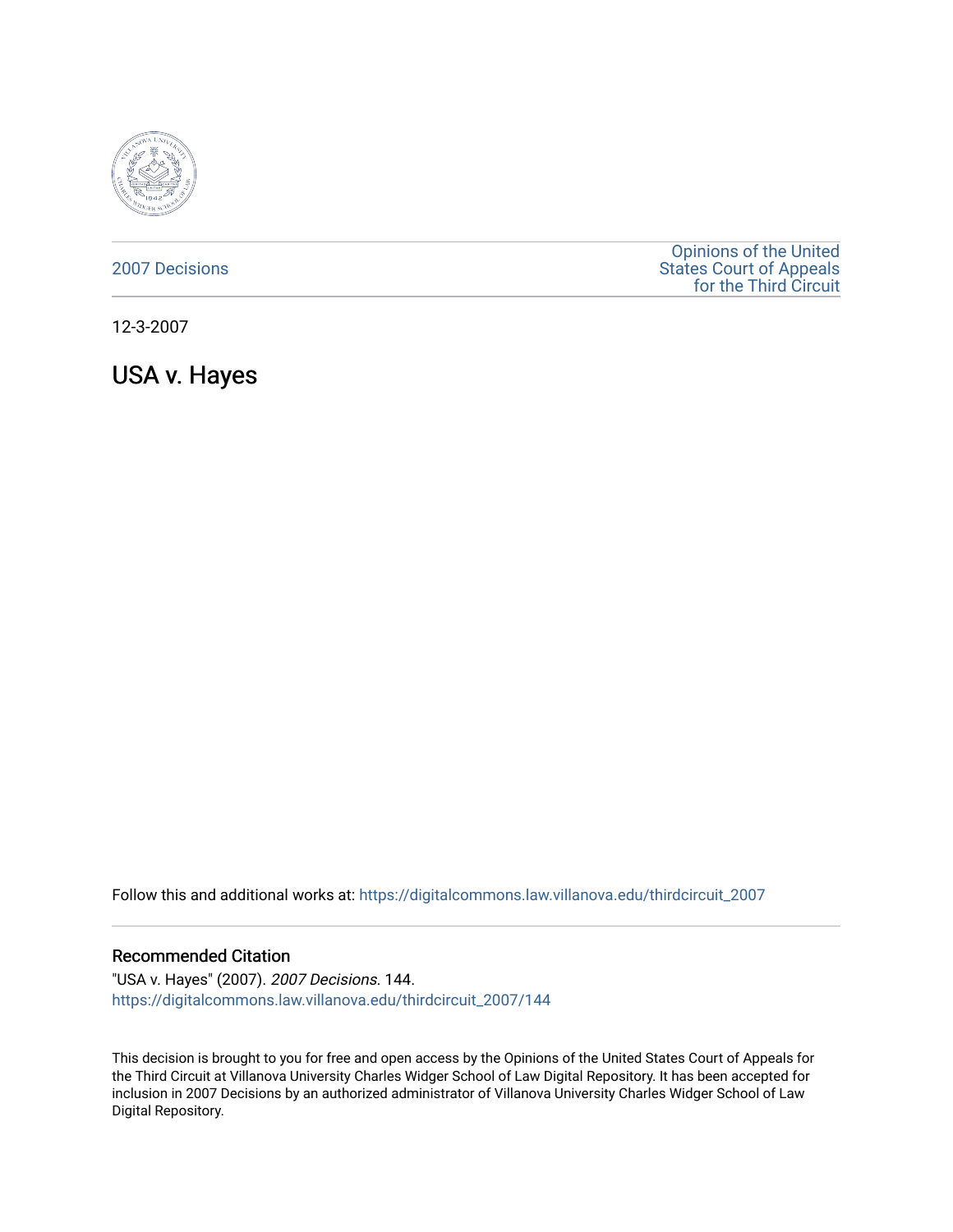# NOT PRECEDENTIAL UNITED STATES COURT OF APPEALS FOR THE THIRD CIRCUIT

No: 06-4980

\_\_\_\_\_\_\_\_\_\_\_\_\_\_\_

### UNITED STATES OF AMERICA

v.

DEDRIC DYSHON HAYES a/k/a Dereke

 DEDRIC DYSHON HAYES, Appellant

\_\_\_\_\_\_\_\_\_\_\_\_\_\_\_

Appeal from United District Court for the Middle District of Pennsylvania (D.C. No. 03-cr-00062) District Judge: Hon. Yvette Kane

Submitted Under Third Circuit LAR 34.1(a) November 8, 2007

\_\_\_\_\_\_\_\_\_\_\_\_\_\_\_

Before: SCIRICA, AMBRO and JORDAN, *Circuit Judges*

(Filed December 3, 2007)

OPINION OF THE COURT \_\_\_\_\_\_\_\_\_\_\_\_\_\_\_

JORDAN, *Circuit Judge.*

Dedric Hayes pleaded guilty to a Superseding Information charging him with the

unlawful distribution of an undetermined quantity of crack cocaine, in violation of 21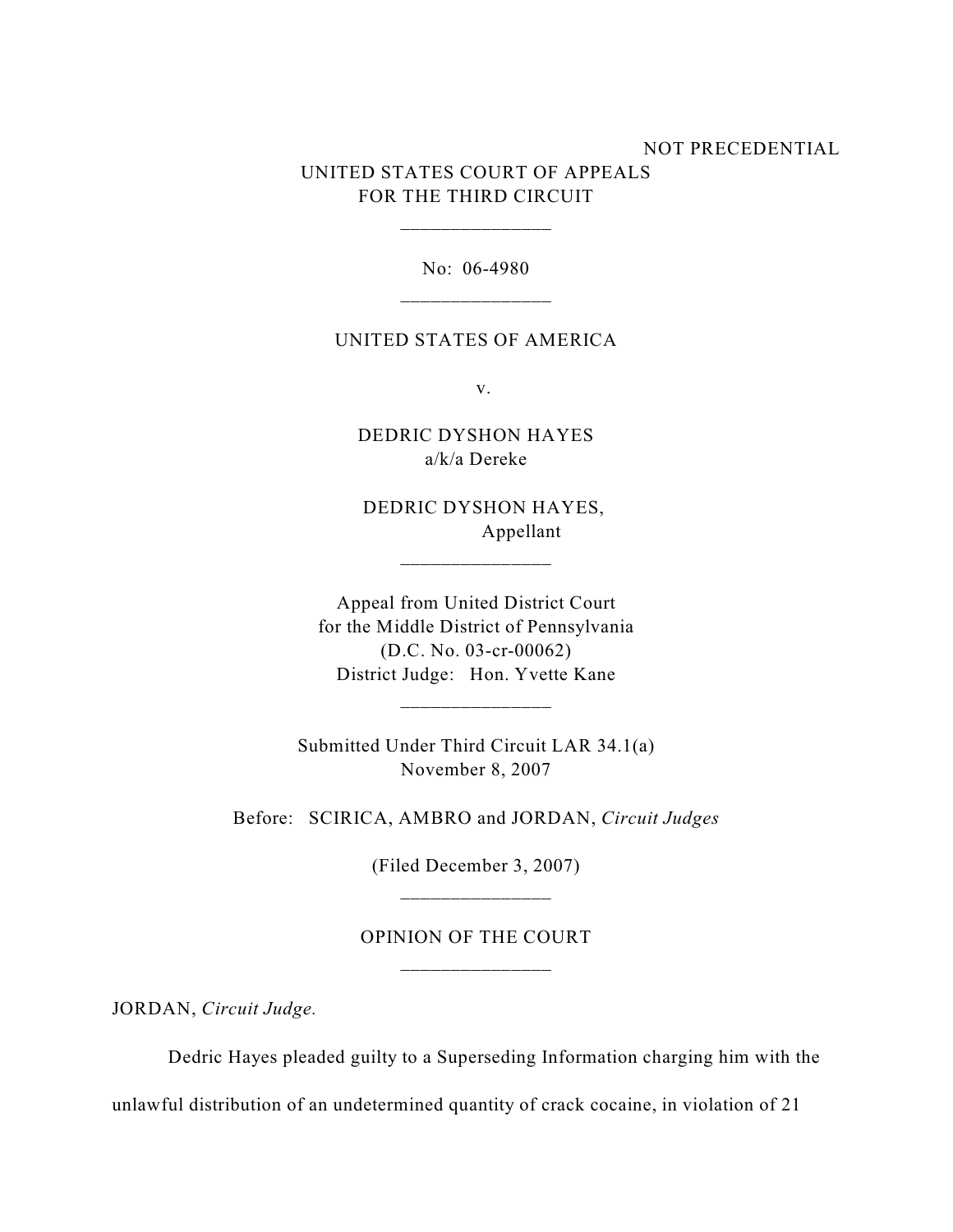U.S.C. § 841. The District Court imposed a sentence of 176 months imprisonment. We vacated the sentence and remanded for re-sentencing in accordance with *United States v. Booker*, 125 S. Ct. 738 (2005). On remand, the District Court imposed the same sentence, and Hayes appeals.

Hayes raises three arguments on appeal. First, he argues that the sentence imposed by the District Court was unreasonable. Second, Hayes argues that the District Court failed to adequately consider the crack cocaine to powder cocaine sentencing disparity. Finally, Hayes argues that the District Court erred by rejecting his objection to the drug amount calculation without an evidentiary hearing. For the reasons that follow, we will affirm the District Court's judgment of sentence.

## I.

Hayes pleaded guilty, pursuant to a negotiated plea agreement, to a Superseding Information charging him with the unlawful distribution of an undetermined quantity of crack cocaine. The practical effect of pleading to distribution of an undetermined quantity was to limit Hayes's exposure to a maximum sentence of 20 years, pursuant to 21 U.S.C. § 841(b)(1)(C), rather than a maximum sentence of life imprisonment and a mandatory minimum sentence of 10 years, pursuant to 21 U.S.C.  $\S$  841(b)(1)(A).

The Presentence Investigation Report ("PSR") calculated the quantity of drugs for which Hayes was responsible to be approximately 683 grams of crack cocaine, which was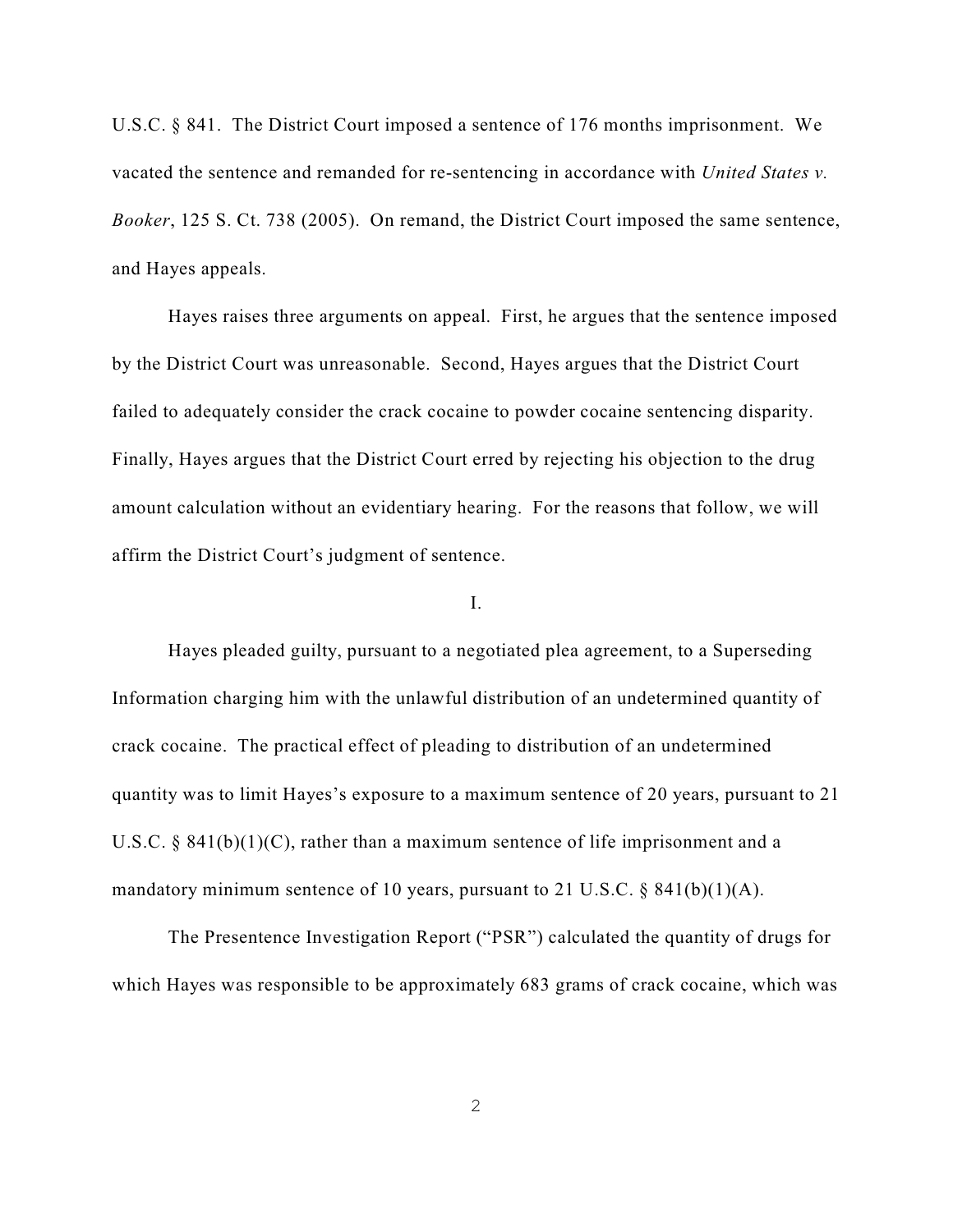based on witness estimates of the quantity of crack cocaine sold by Hayes. Hayes objected to the drug amount calculation but withdrew his objection prior to sentencing.

Because Hayes cooperated with government agents by giving them information regarding, *inter alia*, Hassan Thomas's crack cocaine distribution, the government moved for a 25% downward departure for substantial assistance, pursuant to U.S.S.G. § 5K1.1. The District Court granted the government's motion and imposed a sentence of 176 months, which reflected a 25% reduction from the low end of the guideline imprisonment range of 235-240 months. Hayes appealed his sentence, and we vacated and remanded the matter to the District Court for re-sentencing in light of *Booker.*

Prior to re-sentencing, the government filed a motion seeking leave to withdraw its previous request for a guideline departure pursuant to U.S.S.G. § 5K1.1, because two months after Hayes was sentenced, he testified at Thomas's sentencing hearing that he had lied to government agents about Thomas being involved in crack cocaine distribution. Also prior to re-sentencing, Hayes filed an objection to the drug amount calculation that was originally used to establish his guideline offense level, and asked the Court to depart from the guideline range based upon the disparity between the guidelines for crack cocaine and powder cocaine.

### II.

Hayes first argues that the District Court's sentence was unreasonable because the Court failed to consider that he (1) is only twenty-five years old; (2) committed no acts of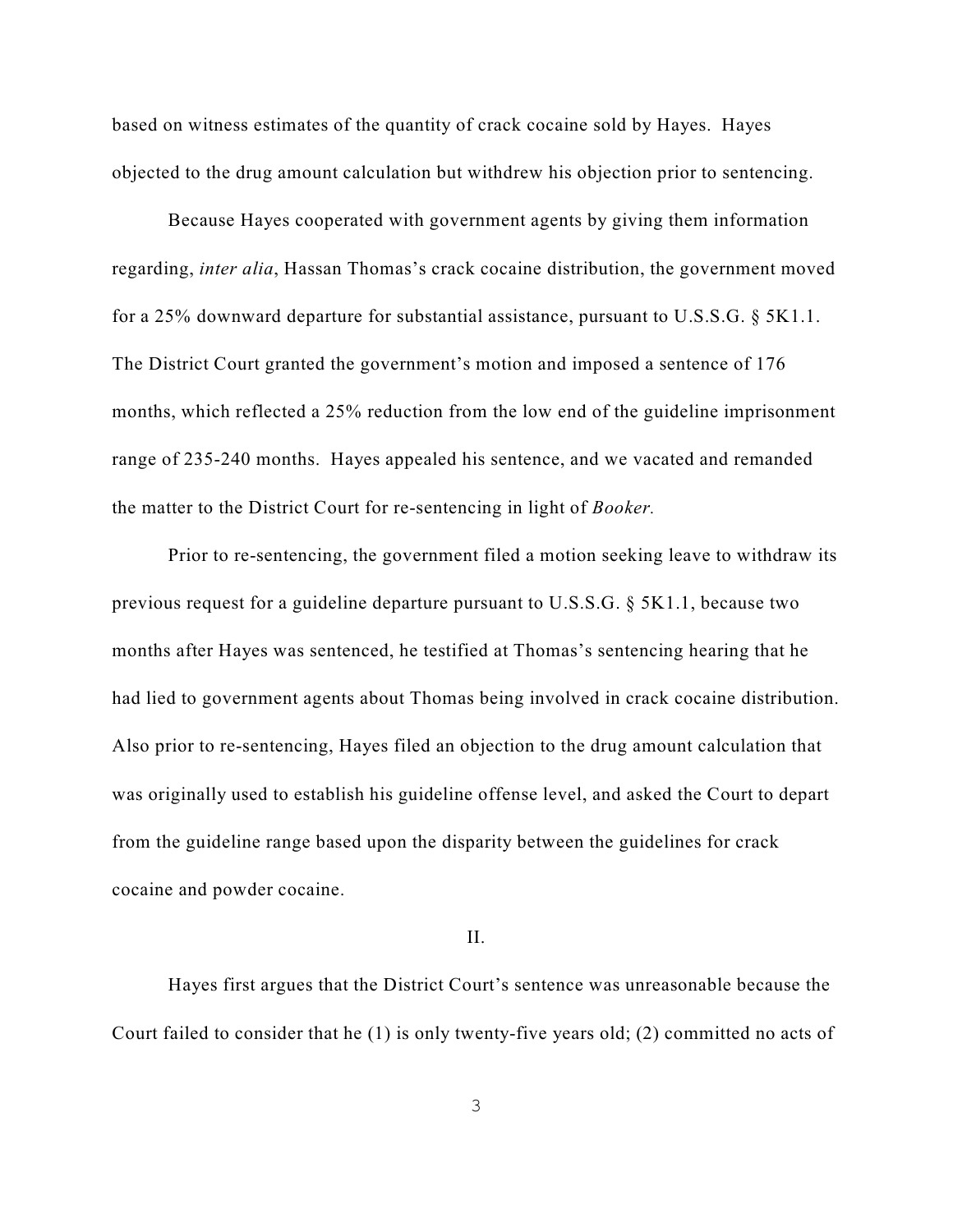violence during any of his drug transactions; (3) has made "positive efforts" in prison; and (4) should be involved in his son's life. The government responds that the Court considered the relevant § 3553(a) factors prior to imposing the sentence.<sup>1</sup>

The District Court stated the following prior to imposing the sentence:

Alright. Counsel, I have struggled with this case. I think the guidelines are very high, but I think that Mr. Hayes has been given all due consideration in the government's motion for downward departure. I think if the government had it their way of course there would not be a motion for downward departure on the record at this point, but I find that there is. At the time when we were here last time, I believe I commented that I thought 25% was a substantial reduction, given the level of the defendant's cooperation. I think if I revisit that issue I would feel even more certain that that were the case, but I'm not going to revisit that issue. I think it's appropriate as I've indicated before. So really I think based on all of the circumstances, the defendant's background, his criminal conduct, his level of involvement in this as compared to the other defendants, I think the original sentence of 176 months was a reasonable one and that is what I will impose now. (App. 125-26.)

Even though the District Court did not explicitly state that it had considered all of the relevant § 3553(a) factors, the Court specifically noted that it had considered "all of the circumstances" prior to imposing the sentence, and it appears from the history of the case that the Court did. We therefore find that the District Court did not abuse its discretion and the sentence imposed was reasonable.

<sup>&</sup>lt;sup>1</sup>The government also argues that we do not have jurisdiction to hear Hayes's challenge because the sentence of 176 months was imposed as the result of a departure granted pursuant to a 5K1.1 motion for reduction. We are not persuaded by this argument.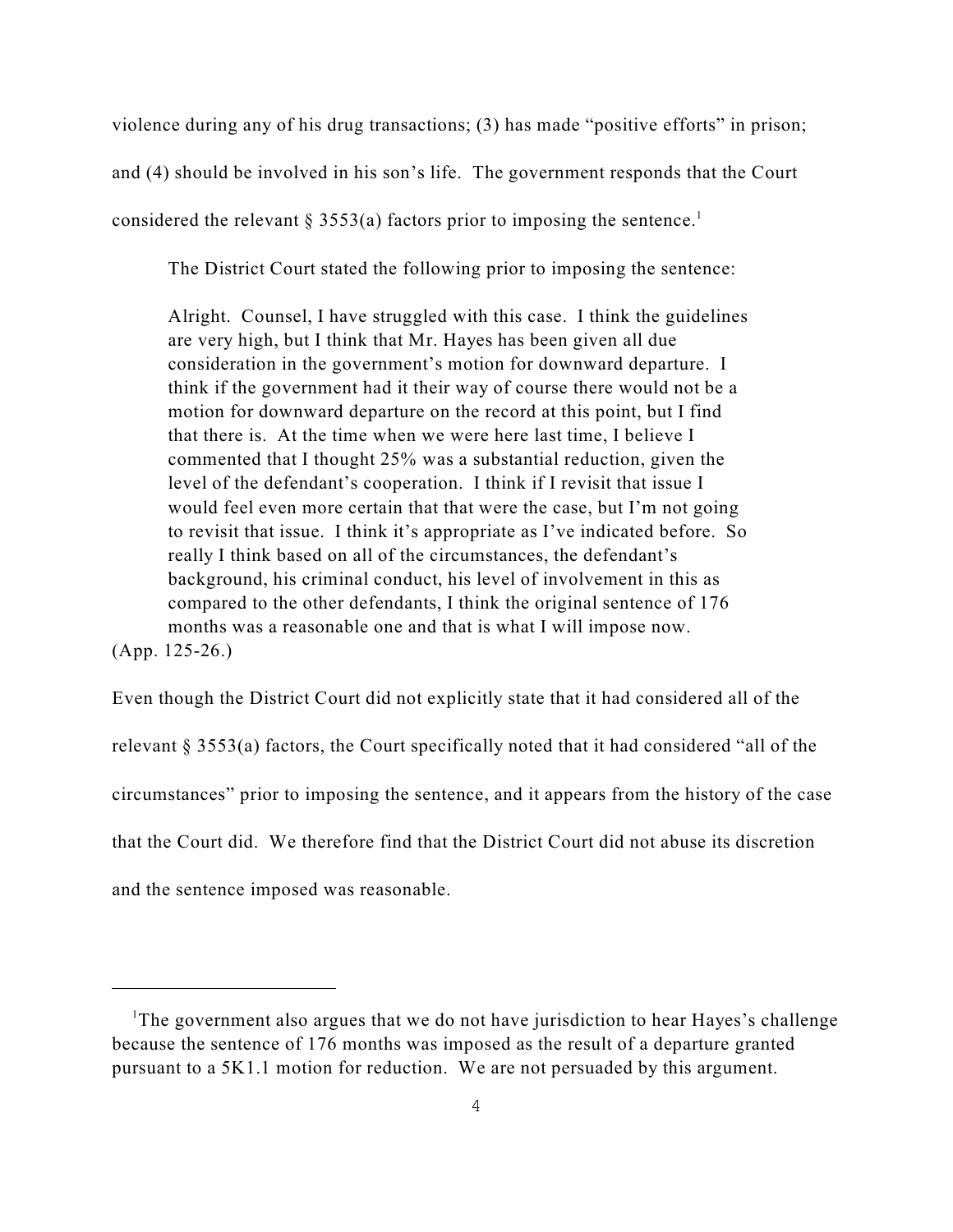Next, Hayes argues that the District Court failed to adequately consider the crack cocaine to powder cocaine sentencing disparity. The record is clear, however, that the Court acknowledged that it had the authority to consider the disparity, but nevertheless chose not to reduce Hayes's sentence. Specifically, the Court stated that it was "entitled" to consider the disparity "as a 3553(a) factor...but I don't find under the circumstances here that it warrants a reduction from the guideline range...." (App. at 133-34.)

### IV.

Finally, Hayes argues that the District Court erred by rejecting his objection to the drug amount calculation without conducting an evidentiary hearing. Hayes's position is that the remand of this case for re-sentencing in light of *Booker* "opened up the ability for the sentencing court to consider Hayes's calculation of drug amounts." (Appellant's Br. at 18.) The District Court believed that determining the drug amount on remand was outside the scope of this Court's mandate for re-sentencing, and ruled that it would not hear evidence of drug quantities during the re-sentencing hearing.

Hayes withdrew his objection to the government's drug amount calculation prior to his first sentencing hearing, and he cannot now be heard to challenge that calculation. When we vacated and remanded for re-sentencing, we did so in light of *Booker*, not on the basis of an error in the drug amount calculation. Therefore, the District Court did not err by refusing to allow Hayes to reinstate his objection to the drug amount calculation.